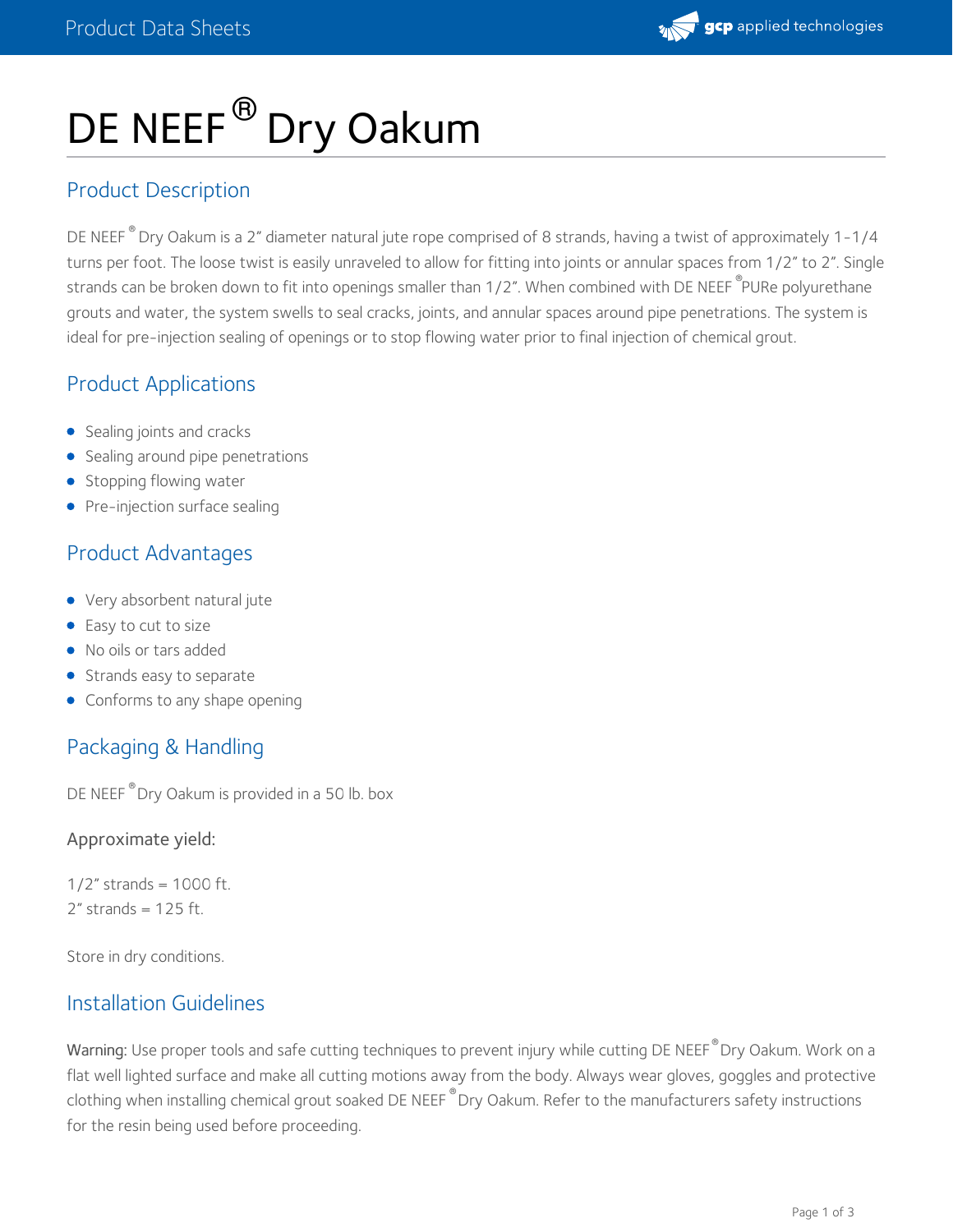

#### Installation Instructions:

- **1.** Clean area to be sealed prior to installing saturated oakum to facilitate a good bond to the substrate.
- **2.** Cut DE NEEF<sup>®</sup> Dry Oakum into workable lengths. (18"-24") Properly saturated and installed oakum will create a seal to itself, so several short sections may be used.
- **3.** Loosen fibers with the hands to enhance material absorption.
- 4. In a clean pail pour DE NEEF® PURe polyurethane grout and add catalyst if required. (Refer to the DE NEEF® technical department for the correct choice of chemical grout for your application.)
- **5.** In a second pail, pour clean water to be used to initiate the chemical grout reaction.
- **6.** Prior to saturating the DE NEEF<sup>®</sup> Dry Oakum with chemical grout, wet the substrate with water and have a method available to apply water to the surface of saturated oakum after it is installed.
- **7.** Using a gloved hand, submerge the Dry Oakum into the pail of chemical grout.
- 8. Work the resin into the DE NEEF<sup>®</sup> Dry Oakum; similar to getting a sponge to soak up liquid.
- **9.** Remove the saturated oakum from the grout pail. With a gloved hand, form a circle with the thumb and fore finger and pull the saturated oakum through the circle. Loosely grip the saturated oakum as it passes through the hand to remove excess surface resin without removing the resin that has saturated into the strand of oakum. DO NOT WRING OUT!
- **10.** Dip the saturated oakum strip into the pail of clean water to initiate the chemical grouts reaction.
- **11.** Immediately place the saturated / wetted strand of DE NEEF<sup>®</sup> Dry Oakum into the crack, joint or annular space. A tool such as a screwdriver, punch, or metal rod may be used to facilitate saturated oakum placement.
- **12.** Mist or spray additional water onto the surface of the saturated oakum. Use caution only to wet the surface and not to wash the resin out of the oakum.
- 13. Allow the chemical grout to fully react.
- **14.**Repeat with additional strips as required to fill the entire area to be sealed.
- **15.** Excess grout that expands out of the sealed area may be removed by mechanical means after the grout is fully cured. Use caution not to dislodge the newly formed seal.using this product. **15.**

## Health and Safety

Always use protective clothing, gloves and goggles consistent with OSHA regulations. Avoid eye and skin contact. Do not ingest or inhale fibers.

For emergencies, call CHEMTREC 1-800-424-9300.

### Limitations

Wider cracks and joints sealed with chemical grout saturated dry oakum may require additional grout injection to achieve seal if excessive pressures or high water flow are present.

## Physical Properties

| DE NEEF DRY OAKUM |                          |
|-------------------|--------------------------|
| Color             | Brown                    |
| Weight            | 0.4 lbs. / ft at 2" dia. |